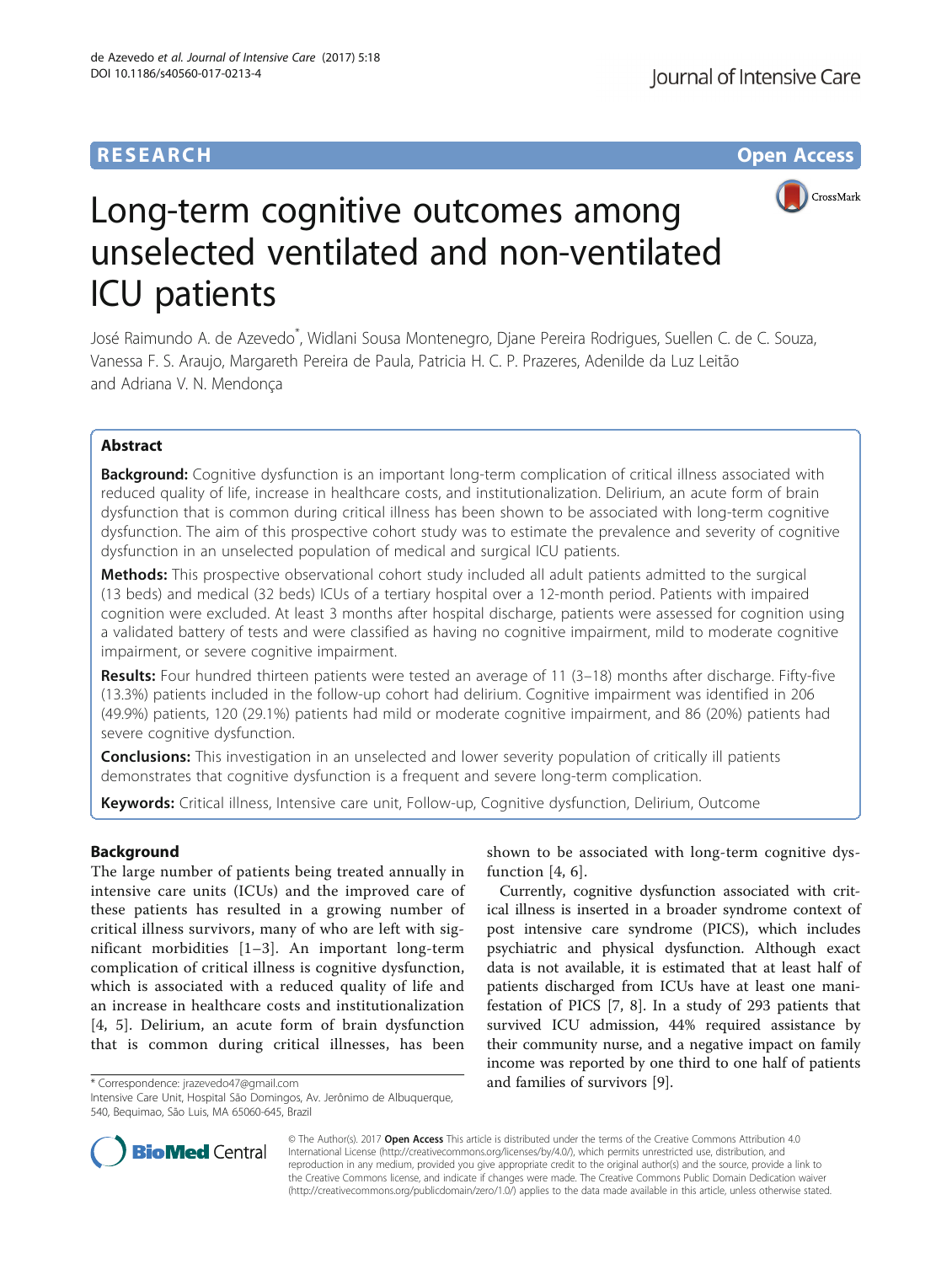The aim of this prospective cohort study was to estimate the prevalence and severity of cognitive dysfunction in an unselected population of medical and surgical patients and to evaluate if delirium duration was an independent determinant of the severity of cognitive dysfunction.

### Methods

This prospective observational cohort study was approved by the Research Ethics Committee of Federal University of Maranhao-Brazil-under number 990.167. Included in the study were all adult patients admitted to the surgical (13 beds) and medical (32 beds) ICUs of a tertiary hospital over a 12-month period (from March 2014 to February 2015). We excluded patients with preexisting cognitive dysfunction due to neurodegenerative disease or central nervous system traumatic or vascular disease; patients admitted to the ICU after cardiac arrest with suspected anoxic brain injury; patients for whom follow-up would be difficult due to active substance abuse, psychotic disorder, or residence outside Sao Luis Island  $(827 \text{ km}^2, \text{ five countries})$ ; patients who could not be reliably assessed for delirium owing to blindness, deafness or language deficit, and patients for whom informed consent could not be obtained. Patients determined by the psychologist on ICU admission to have evidence of a preexisting cognitive dysfunction were also excluded.

Written informed consent was obtained from the patient or next of kin.

Patients underwent two daily evaluations for delirium (morning and evening) with the use of the Confusion Assessment Method for the ICU (CAM-ICU), a diagnostic tool for determining the presence of delirium based on four features: acute changes or fluctuation in mental status, inattention, disorganized thinking, and altered level of consciousness [\[10](#page-4-0)]. Level of consciousness was evaluated with the use of the Richmond Agitation-Sedation Scale (RASS). Scores range from −5 (unarousable) to  $+4$  (agitated) [[11](#page-4-0)]. The duration of delirium was defined as the number of days in which the patient had at least one of the two daily evaluations of CAM-ICU positive for delirium during the ICU length of stay.

At least 3 months after hospital discharge, patients were assessed for cognition using a validated battery of tests including: (1) the forward and backward digit span to assess attention and memory [[12\]](#page-4-0); (2) the Rey Auditory Verbal Learning Test to assess verbal memory [[13\]](#page-4-0); (3) the clock-drawing test to evaluate executive functions [\[14](#page-4-0)]; (4) the verbal fluency test to assess language [[15\]](#page-4-0); and the Mini-Mental State Examination to assess global mental status [[16\]](#page-4-0). All these tests have been validated for the Brazilian population and were applied by trained nurses and psychologists and interpreted by a neuropsychologist (MPP). Each patient's cognitive test scores were converted to T scores using age-specific and education-specific normative data. We classified patients as having mild or moderate impairment if they had either two cognitive test scores 1.5 standard deviation (SD) below the mean or one cognitive test score 2 SD below the mean; we classified patients as having severe cognitive impairment if they had three or more cognitive test scores 1.5 SD below the mean or two or more cognitive test scores 2 SD below the mean.

#### Statistical analysis

Demographic and clinical characteristics of the inhospital cohort and follow-up cohort were examined using median and interquartile range and proportions for categorical variables. To determine whether the duration of delirium was an independent predictor of longterm cognitive impairment, we used multiple non-linear regression analysis to analyze the association between days of delirium and summary scores of cognitive performance at follow-up, adjusting for the following covariates: age, education, APACHE IV score, and sepsis.

#### Results

From March 2014 to February 2015, 724 patients were enrolled in the clinical trial; 53 patients died during hospitalization and 4 had other criteria for exclusion (1 had a large stroke before discharge and 3 had cardiac arrest with suspected anoxic brain injury during their ICU stay). The remaining 667 patients were eligible for the cohort. Fifty-four (8.0%) patients died before follow-up testing. One hundred forty-five (21.7%) were lost for follow-up (55 of them lived outside the São Luis Island) and 55 (8.1%) patients refused to undergo the cognition assessment. The remaining 413 patients were tested an average of 11 (3–18) months after discharge. Table [1](#page-2-0) shows that demographic and clinical data were comparable between the in-hospital and the follow-up group.

Ninety-two patients (12.3%) of the in-hospital cohort were submitted to mechanical ventilation for a median of 4 days (interquartile range, 2–10) compared to 51 (13.4%) with a median duration of 3 days (interquartile range, 1.2–6.7) in the follow-up cohort. Sepsis and septic shock were the admission diagnosis in 77 (10.6%) of the patients of in-hospital cohort and 37 (9.0%) of the follow-up cohort patients. Two hundred sixty-nine (65.2%) of the evaluations were done in the patients' homes. One hundred forty-four patients (34.8%) were evaluated in the psychology follow-up clinic. Fifty-five (13.3%) patients included in the follow-up cohort had delirium. Cognitive impairment was identified in 206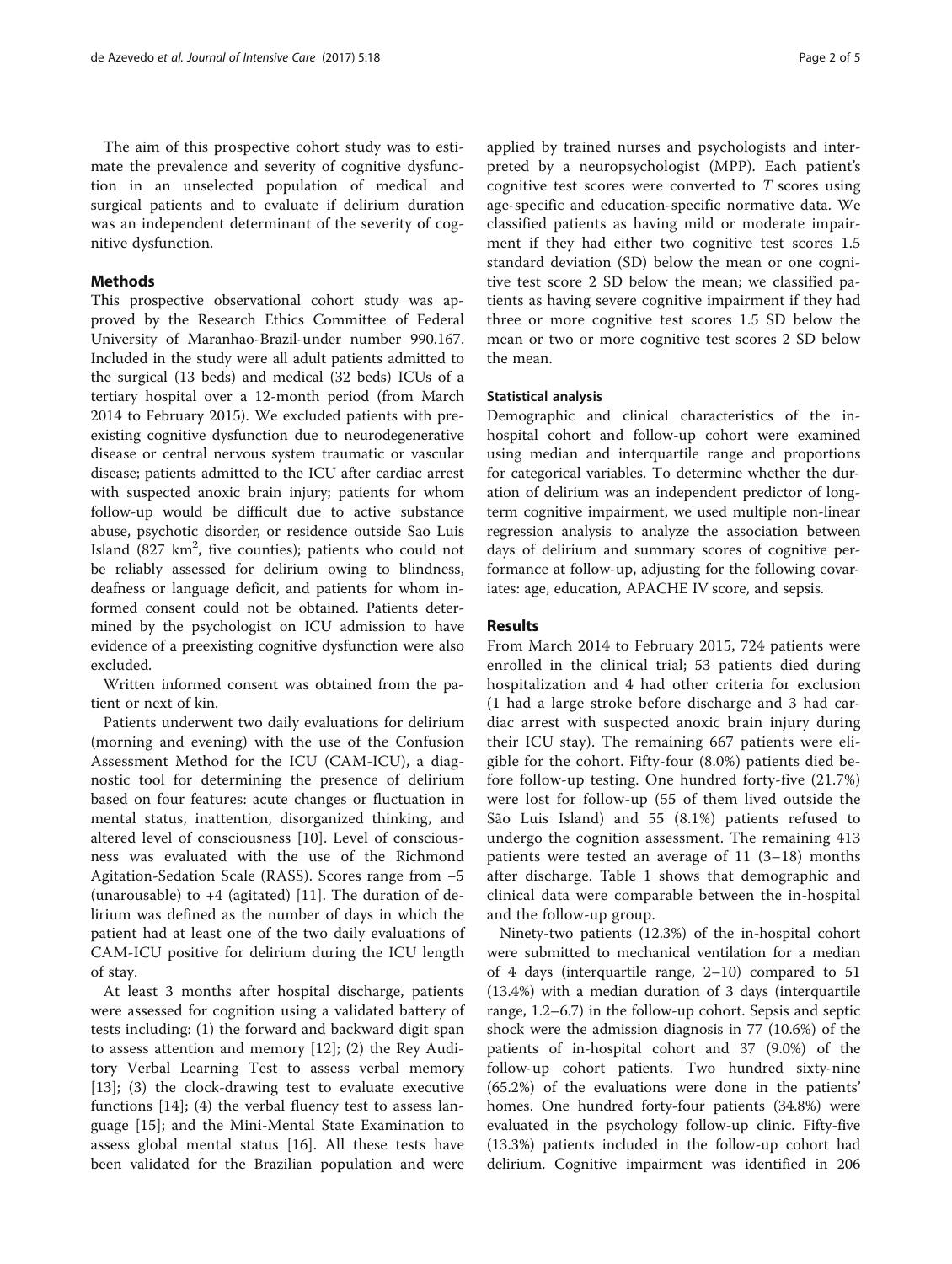<span id="page-2-0"></span>

|                                        | In-hospital cohort<br>$(n = 724)$ | Follow-up cohort<br>$(n = 413)$ |
|----------------------------------------|-----------------------------------|---------------------------------|
| Age, year                              |                                   |                                 |
| Median                                 | 59                                | 57                              |
| IQR                                    | 47–73                             | $46 - 72$                       |
| Male sex                               |                                   |                                 |
| n(%)                                   | 374 (51.7)                        | 206 (50.1)                      |
| Education, year                        |                                   |                                 |
| Median                                 | 11                                | 11                              |
| <b>IQR</b>                             | $11 - 14$                         | $11 - 14$                       |
| <b>APACHE IV score</b>                 |                                   |                                 |
| Median                                 | 35                                | 32                              |
| <b>IQR</b>                             | $23 - 53$                         | $21 - 48$                       |
| SOFA score at                          |                                   |                                 |
| Enrollment                             |                                   |                                 |
| Median                                 | 1                                 | 1                               |
| <b>IQR</b>                             | $0 - 3$                           | $1 - 3$                         |
| Mechanical ventilation                 |                                   |                                 |
| No. of patients (%)                    | 92 (12.3%)                        | 51 (13.4%)                      |
| No. of days                            |                                   |                                 |
| Median                                 | 4                                 | 3                               |
| <b>IQR</b>                             | $2 - 10$                          | $1.2 - 6.7$                     |
| Use of sedative agent                  |                                   |                                 |
| No. of patients (%)                    | 88 (12.1%)                        | 44 (10.7%)                      |
| Diagnosis at admission                 |                                   |                                 |
| n (%)                                  |                                   |                                 |
| AMI, CHF, Arrhytmia                    | 146 (20.2)                        | 98 (23.7)                       |
| Acute respiratory failure <sup>a</sup> | 109 (15.1)                        | 58 (14.0)                       |
| Other surgical procedures <sup>b</sup> | 99 (13.7)                         | 56 (13.6)                       |
| Neurologic disease                     | 93 (12.8)                         | 53 (12.8)                       |
| Sepsis, septic shock                   | 77 (10.6)                         | 37 (9.0)                        |
| Digestive surgery                      | 69 (9.6)                          | 37 (9.0)                        |
| Digestive disease                      | 67 (9.3)                          | 39 (9.4)                        |
| Other diagnosis                        | 64 (8.7)                          | 35 (8.5)                        |
| Delirium                               |                                   |                                 |
| No. of patients (%)                    | 80 (11.6)                         | 55 (13.3)                       |
| No. of days                            |                                   |                                 |
| Median                                 | 4                                 | 3                               |
| <b>IOR</b>                             | $2 - 5$                           | $2 - 5$                         |
| Duration at ICU stay                   |                                   |                                 |
| Median                                 | 11                                | 10                              |
| <b>IQR</b>                             | $6 - 23$                          | $5 - 19$                        |

<sup>a</sup>Acute respiratory failure included acute respiratory distress syndrome, pneumonia, acute exacerbation of chronic pulmonary disease, asthma, pulmonary edema, and embolism

**b**Other surgical procedures included orthopedic, vascular, and urologic surgery

(49.9%) patients; 120 (29.1%) had mild or moderate cognitive impairment and 86 (20%) severe cognitive dysfunction (Table 2).

Eleven (34.3%) patients who had delirium for 3 days or more presented with severe cognitive dysfunction  $(p = 0.17)$ . In logistic regression analysis, a duration of delirium for 3 days or more was not an independent predictor of cognitive dysfunction  $(p=0.76)$ . In addition to delirium, we evaluated other factors that could affect post intensive care cognitive dysfunction: gender, ICU LOS, hospital LOS, years of education, APACHE IV score, SOFA score at enrollment, and Charlson comorbidity index (CCI). In univariate analysis variables SOFA score, years of education, and CCI were significant (Fig. [1](#page-3-0)). When evaluated in the multivariate logistic regression analysis only CCI had a borderline significance ( $p = 0.06$ ).

#### **Discussion**

For a long time, the success of therapeutic interventions in critically ill patients was evaluated by the in-hospital mortality rate. However, it is becoming increasingly evident that hospital discharge as an endpoint needs to be reevaluated. Critically ill patients often develop a series of long-term complications during and after their hospital stay, including cognitive impairment, psychological disorders, and muscle weakness. These changes can persist for years and seriously affect the quality of life [[5, 9](#page-4-0)– [19\]](#page-4-0). Prolonged cognitive dysfunction is one of the most prominent manifestations of PICS [\[7](#page-4-0), [8](#page-4-0)].

We studied a very different group of patients than what has been investigated before [[4, 6, 18](#page-4-0), [19](#page-4-0)]. Here, we sought not to study the sickest of the sick ICU patients, but on the contrary, we chose this unselected and most lower severity of illness group to determine in this group what the rates of long-term cognitive impairment are. It is surprising and alarming that we have found such high rates of a wide spectrum of cognitive impairment in a group of patients whom most ICU clinicians would never suspect this degree of long-term cognitive impairment. Furthermore, since this group was of such a lower severity of illness, it was not alarming that they experienced most less acute brain dysfunction. In fact, with this low prevalence of delirium [only about 1 in 10 in comparison to upwards of 7 out

|  | Table 2 Cognitive outcomes during follow-up |  |
|--|---------------------------------------------|--|
|  |                                             |  |

|                   | Follow-up assessment<br>$(n = 413)$ |
|-------------------|-------------------------------------|
| No impairment     | 207 (50.1)                          |
| Mild/moderate     | 120 (29.1)                          |
| Impairment        |                                     |
| Severe impairment | 86 (20.8)                           |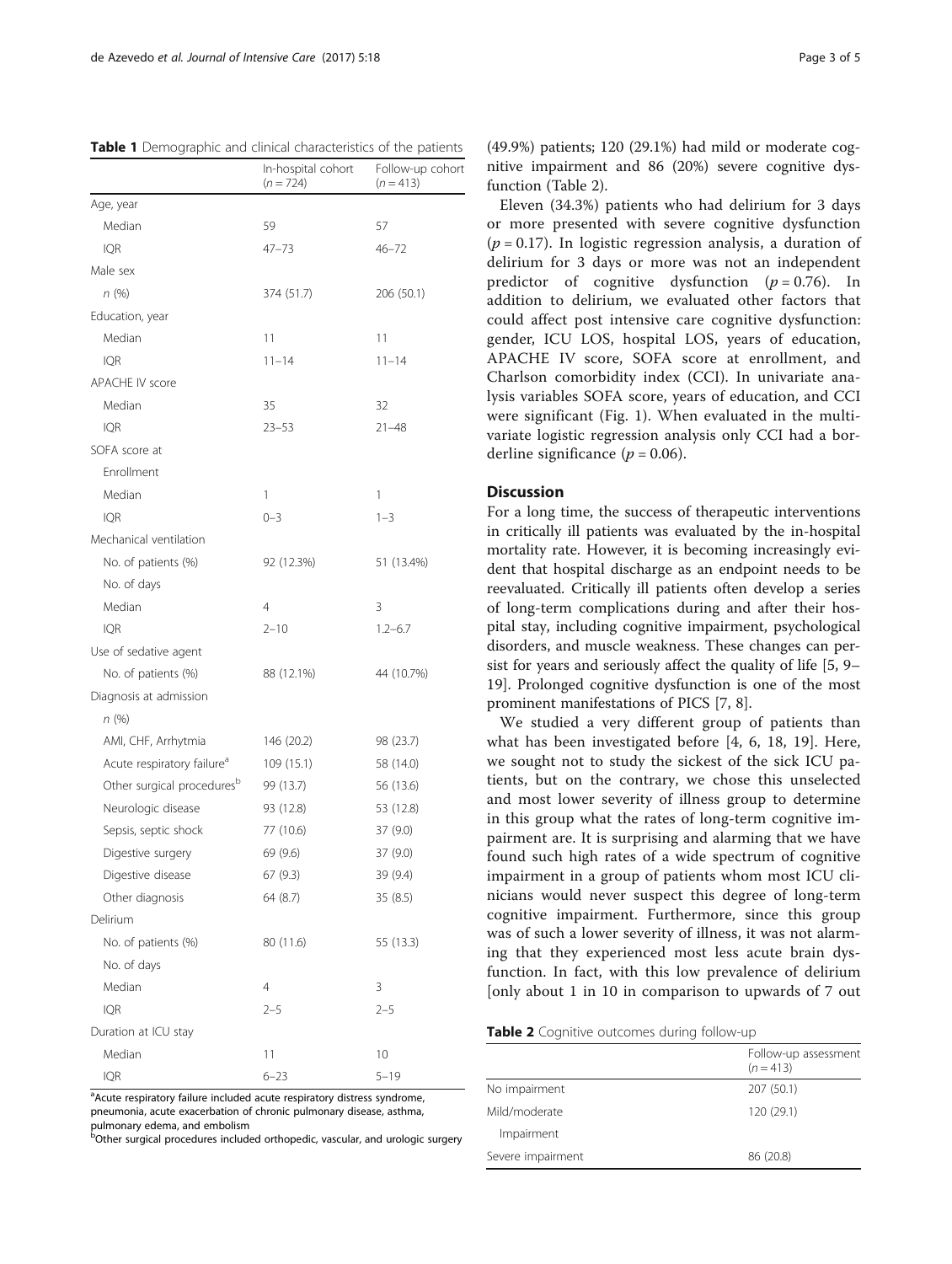

<span id="page-3-0"></span>

of 10 in sicker ICU cohorts [\[4](#page-4-0)]], it is not surprising that our analyses did not see a relationship between delirium and long-term cognitive impairment, though this analysis is severely under-powered and thus may represent a type II error. This should not be taken by the readership to be a statement that delirium (acute brain dysfunction in the ICU) is not a risk factor for longterm cognitive impairment but rather that our investigation was simply unable to assess this risk factor. However, this makes it even more interesting that we still found such a high amount of long-term cognitive impairment, which raises the specter that other risk factors besides delirium must also be considered and should be investigated. As nearly 1 in 3 of our patients had either cardiac or neurological injury, both of which can pose major immediate problems to the brain in terms of perfusion, this is a very important consideration especially since this is the major difference between who we enrolled and studied versus previous cohorts looking at long-term cognitive impairment in ICU survivors [\[6](#page-4-0), [18, 19\]](#page-4-0).

This study reinforces the findings of previous studies that showed a high prevalence of cognitive dysfunction in critically ill patients [[1](#page-4-0), [3](#page-4-0)–[6](#page-4-0)]. More important, however, was the finding of a 50% incidence of cognitive impairment (20% severe), in an unselected low severity of illness group of clinical and surgical patients. Most other studies evaluated specific nosologies such as acute respiratory distress syndrome, older adults, and patients admitted to medical ICU [[1, 17](#page-4-0)–[19](#page-4-0)]. The studies of Girard et al. [\[6](#page-4-0)] and Pandariphande et al. [\[4](#page-4-0)] which demonstrated a close relationship between cognitive dysfunction and delirium analyzed only patients undergoing mechanical ventilation [[6](#page-4-0)] and patients with respiratory failure and cardiogenic and septic shock [\[4](#page-4-0)].

One strength of this study is that in spite of being a cohort the in-hospital population did not differ significantly from the follow-up population in terms of age, years of formal education, and severity, incidence, and

duration of delirium, reducing the possibility that patients who were sicker were underrepresented. This is in contrast to a large, multicenter, prospective cohort study that exhibited clear differences between the patients that completed the neurocognitive testing and those that did not [[4](#page-4-0)].

Our study has limitations. The single-center design limits the generalization of results to other similar populations. Admissions to the ICU are not elective in most cases. Thus, evaluation of the presence of preexisting cognitive dysfunction has limitations. Although we excluded patients determined by a psychologist on ICU admission to have evidence of preexisting cognitive dysfunction, it is possible, nevertheless, that patients with mild cognitive dysfunction were included in the study.

#### Conclusions

To our knowledge, this prospective observational cohort study is the first investigation in an unselected and lower severity population of critically ill medical and surgical patients to demonstrate that cognitive dysfunction is a frequent and severe long-term complication in survivors of critical illness.

The results of this study reinforce the evidence that many patients who survive critical illness evolve after discharge with a chronic condition characterized by cognitive dysfunction and also muscle dysfunction and psychiatric disorders, the post intensive care syndrome (PICS). Prevention of PICS begins during the patient's stay in the ICU and needs to continue after discharge with a multidisciplinary approach involving the patient and their family.

#### Acknowledgements

Not applicable.

#### Funding

Not applicable.

#### Availability of data and materials

The dataset supporting the conclusions of the article is included within the article.

#### Authors' contributions

JRAA was responsible for study design, data analysis, statistical analysis, and critical revision of the manuscript for important intellectual content. WSM was responsible for study design, data analysis, statistical analysis, and critical revision of the manuscript for important intellectual content. DPR was responsible for study design, acquisitions of the data, interpretation of the results, and revision of the manuscript for important intellectual content. SCCS contributed to the study design, acquisitions of the data, and interpretation of the results. VFSA contributed to acquisition of the data, interpretation of the results, and drafting of the manuscript. MPP contributed to the study design, coordination of data acquisition, interpretation of the data, and critical revision of the manuscript for important intellectual content. PHCPP contributed to acquisition of the data and interpretation of the result. All contributed to acquisition of the data and interpretation of the results. AVNM contributed to acquisition of the data and interpretation of the results. All authors read and approved the final manuscript.